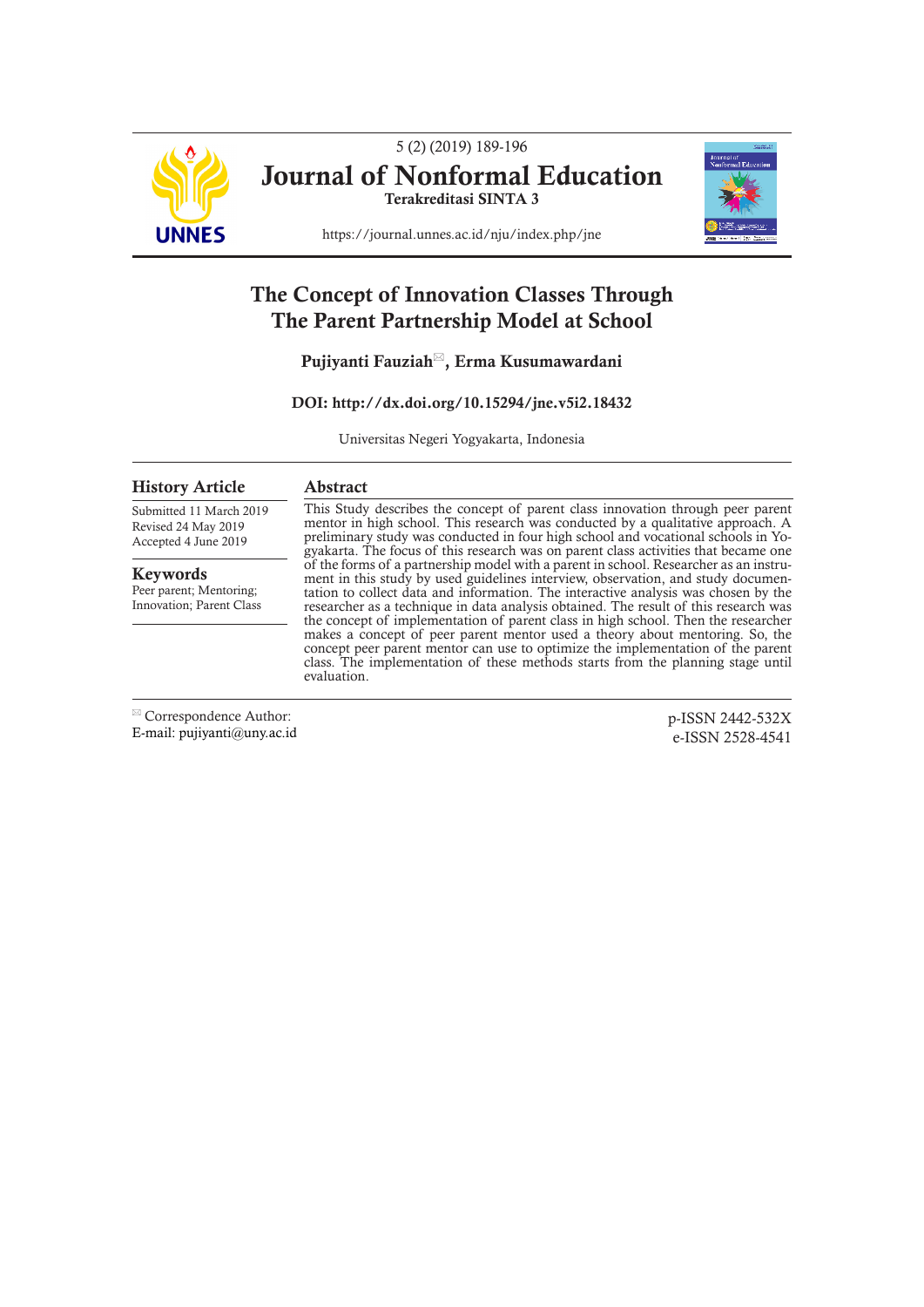# INTRODUCTION

The success of education can not be separated from the function of the role of family, educational unit, and society as a tri education center. The family becomes the first and main educational institution, as well as the parents, are the first and foremost educator for the children. The family is the first & foremost environment that plays an important role in the growth and development of the child through care and care that meets the needs of "foster, upbringing, and sharpening". As illustrated in the ecological theory of Bronfenbrenner that encourages family problems in fostering child growth, because children spend most of the time with family and the greatest emotional influence also comes from the family. According to BKKBN (2012), the family becomes the main and first vehicle for the development of family potential, social and economic development of the family, and the seeding of 8 family functions, namely religious, social, culture, love, law, social, education, economy and environment. Family is like a cell of a nation if the cells are not solid then the life of a nation becomes fragile.

Now, socio-economic changes and rapid technological developments are one of the factors causing and functioning of the family. Previously, children made parents as places to ask questions, holy places and sources of value. Not a function that is not played. According to William F Ogburn (Goode, 2007: 215), the rise in social change and technological development is further divided into opportunities for housewives for a career.

Wisdom (in the news of family friends, 2016) said the role of the pack in the education world is fading. Many people still have the same perspective of the child's educational responsibility to teachers and schools. Homesick, the child is the primary educator and the home is the first school for the children. The fading of the family role can be seen from the decreasing time of togetherness between the child and the family at home. Also, the amount of data indicates that children have participated in violence at home and school.

Based on data from the Indonesian Child Protection Commission (KPAI) states, violence in children is always increasing every year. KPAI monitoring results from 2011 to 2014, a significant increase. "In 2011 there were 2178 cases of violence, in 2012 there are 3512 cases, 2013 there are 4311 cases, 2014 there are 5066 cases," said Vice Chairman of KPAI, Maria Advianti to Daily Publish, Sunday (14/06/2015). Even reinforced news from Republika that explains Indonesia

is the country with the highest-ranking cases of child abuse in school. As many as 84 percents of children in Indonesia experience violence in schools. This figure is based on data released by the Indonesian Child Protection Commission (KPAI) according to the International Research Center for Women Survey.

Social activist, Krisnina Maharani in the news family friend assessed the poor education of children in the family due to the lack of knowledge of parents in educating children. A lonely child. This is reinforced by the statement:

"... increasingly crowded parents' work activities, the more complex the complexity of society and the swift traffic of media and digital information, should the child need it more and the people themselves".

The above statement gives the understanding of parents need to understand very well its role in the family. Because parents have such a great influence on the child. Parents need to be given opportunities to grow children not only affected by the family alone.

Awareness of the importance and strategic role of families and parents to educational success, by 2015 Government through the Ministry of Education and Culture (Kemendikbud) establishes Directorate of Family Education Development under the Directorate General of Early Childhood Education and Community Education (DGCE and Dikmas). The Directorate of Family Education Development has the task of preparing the formulation and implementation of policies in the field of family education development in order to strengthen the partnership between family, educational unit and the community as a tri center of education in order to build human and family education ecosystem that is able to grow character and learning culture. Such forms of involvement in high school are the homeroom meetings, the old class, see in the form of report cards, sharing classes, year-end shows, active in 'paguyuban'.

Anderson and Berla (in Richard W. Riley, 1994) have reviewed and analyzed eighty-five studies that have documented the overall benefits of parental involvement in children's education. A parent involvement that is planned effectively and properly implemented will bring enormous benefits to parents, educators, and schools. The benefits of parental involvement for children are: (1) children tend to be more understanding, regardless of ethnic or racial background, socioeconomic status or parental education level, (2) in general, children get better grades, grades and attendance presentations, (3) children consistently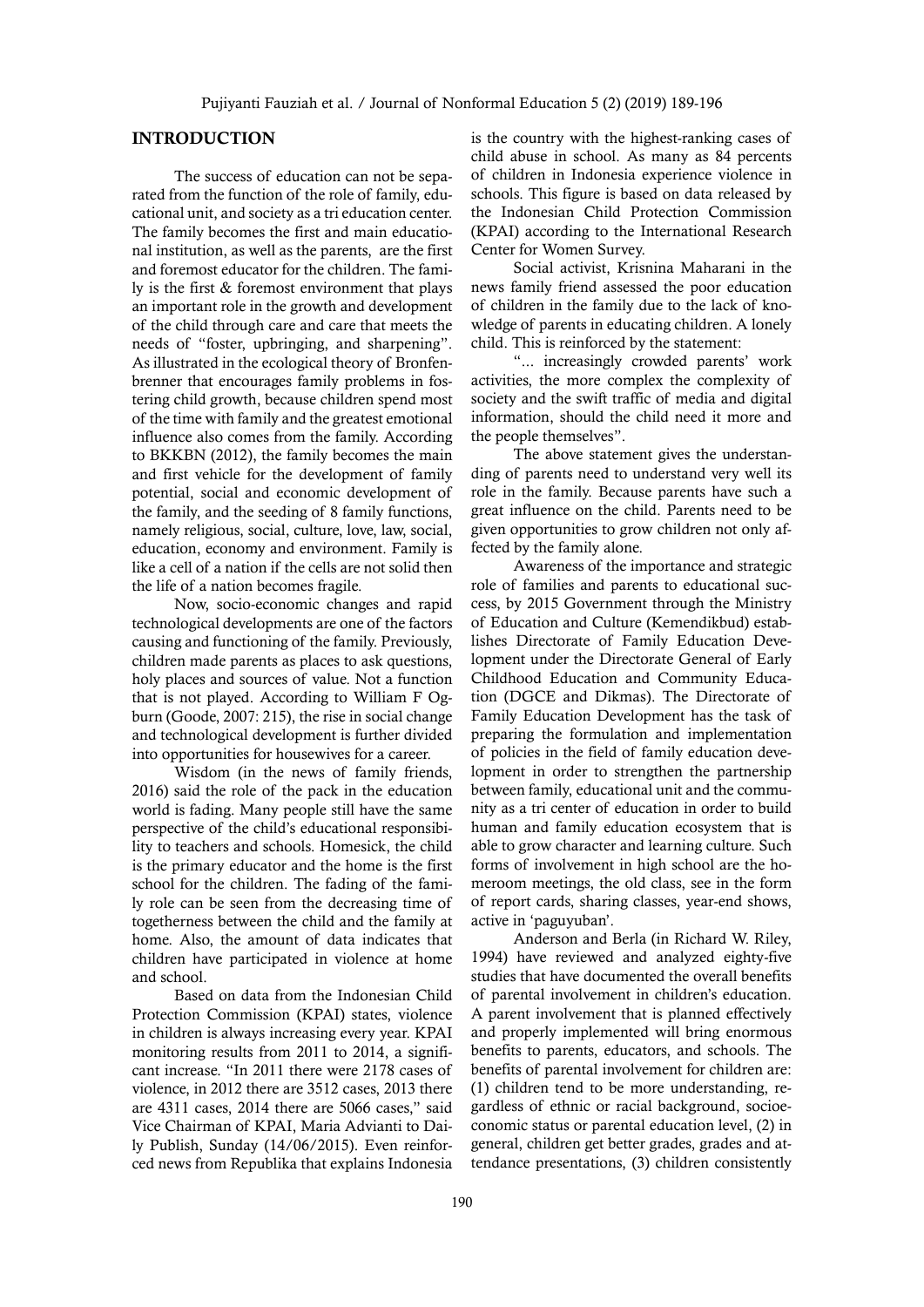do their homework, (4) children have better selfesteem will be more disciplined and show opinion and motivation to go to school, (5) children's positive attitudes about school will always succeed in improving good behavior in school as well as reducing disciplinary offenses, (6) minimize the number of students placed in special education and remedial classes, (7) children from diverse cultural backgrounds easily blend in as parents and professional employees work together to bridge the boundary between home culture and culture in school, (8) for junior and senior high school students whose parents are always involved will easily overcome the transition period and reduce the dropout rate.

Based on the phenomenon and observations from the author, as described by social activists, krisnina maharani that the poor education of children in the family due to the lack of knowledge of parents in educating children. Thus, the parent class is a form of partnership engagement that has a considerable impact on improving parenting knowledge, but today some parents still ignore it. Due to time constraints, activities outside the work of parents and other factors. The parent class or often referred to as parenting is now an important activity for parents. Why is parenting important? Rules are an important part of everyday life, which allows us to mingle with each other. If children do not learn how to behave, they will find it difficult to get along, difficult to learn in school, will have a bad personality and may become unhappy and frustrated. Keep in mind that a school to be a parent can only be created from the consciousness of the parent itself. So, parents need to continue to add insight into parenting. Parenting not only stops when a child enters a certain period but parenting for children is lifelong. Thus, the existence of parent class activities into a container for parents to increase supplies and improve insights about parenting in line with the development of science and technology and issues of contemporary issues.

As children age, social interaction will be wider and more and more things outside the family environment that affect children. Although it seems that high school / vocational school is "big enough" and does not seem to require parents, the role of parents is still the first and main. Parents will be faced with situations of upbringing that are defeated by the child's ego. Also, along with the easier the children - children in getting information through a world that has no boundaries and distance of time. Then the challenges that will be faced by parents will also be more complex. Thus, the implementation of the parent class can be a more positive impact on children, parents, and educational units. The concept is needed to further optimize the implementation of parent classes, especially in high school.

# **METHOD**

This research uses a survey method with data collection techniques with observation, interview and documentation study. The survey was conducted in four high schools that have been socialized and have been carrying out twoyear partnership modeling activities since the policy of the directorate of coaching and family education was issued. Surveys were conducted in both senior and vocational high schools. The instrument used in this study is the researchers themselves with assisted by guidelines for observation, interviews, and documentation that has been prepared before. This research uses an interactive analysis technique.

# RESULT AND DISCUSSION

The tendency of parents who still have the old paradigm, ie entirely hand over the affairs of education of his children to the unit of education. Being one of the causes of the lack of communication between parents and educational units associated with child growth through the process of learning in school. It is not apart from the majority of parents who still prioritize busyness to be able to meet daily needs. Finally, the phenomenon of the busy work of parents who reduce the process of interaction and socialization with children. Though parents have an important role that is the basic layers of child education and child preparation in life.

Based on a preliminary study of the implementation of parent classes in senior high school, it was given to understand that the growing social influence of media at all times is one of the factors that diminish parent and child interaction. Although on the other hand, the development of Science and Technology facilitates the interaction of unlimited space and time. The easier the child in accessing various information through social media, the easier the child will also interact with many new people. Events that are sometimes not expected can happen, if not balanced with the strengthening of the family.

On the other hand, parents will be faced with situations of parenting that can be defeated by the child's ego. Children who are in their teens and will enter adulthood tend to be more fun in the search for identity and tend to prefer figures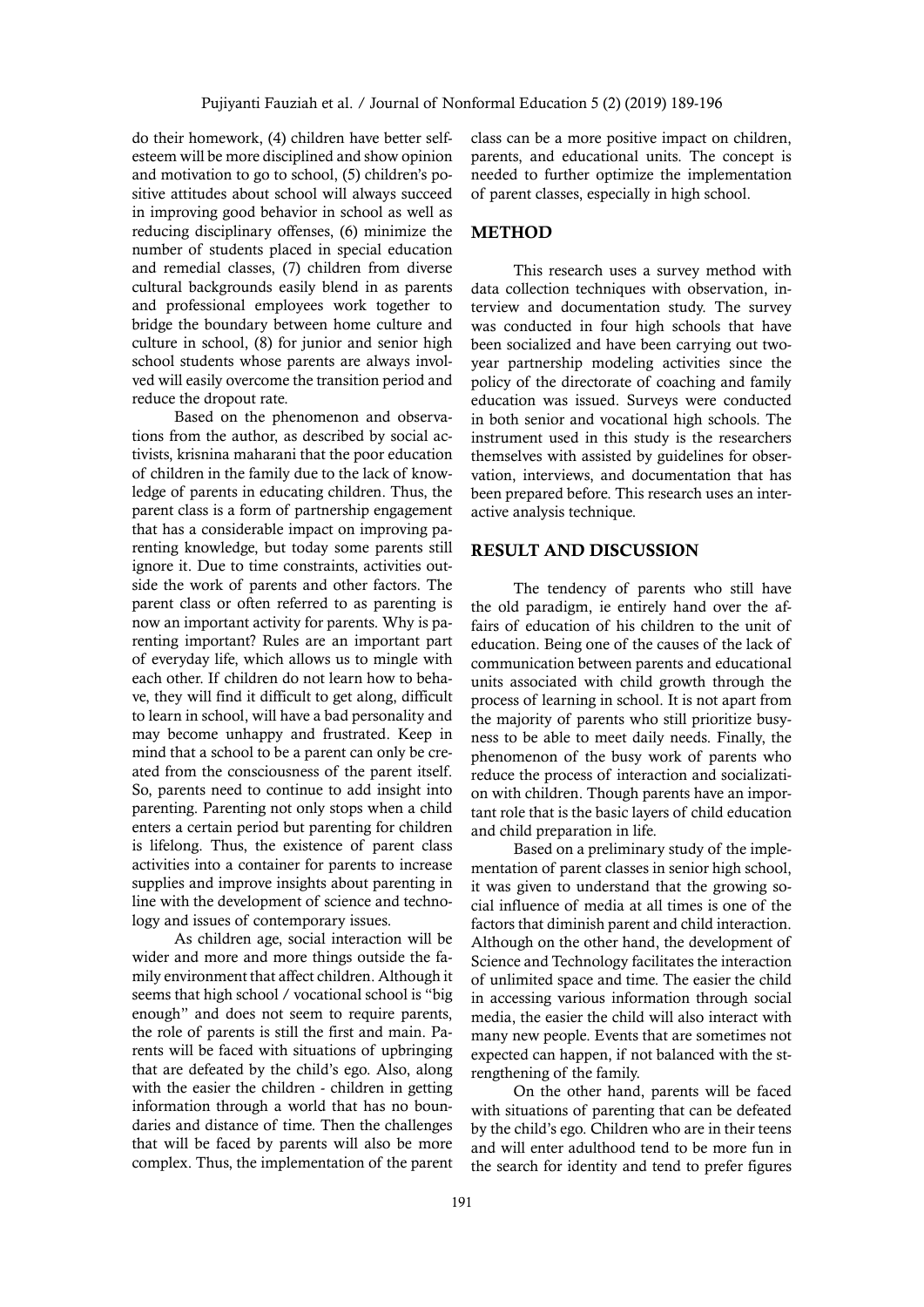outside the parents. Also, the tendency of parents to give freedom to children in opinion and make decisions because of the age of children who are deemed to have been able to make decisions appropriately. So some parents of children entering adolescence experience vagueness in parenting. However, the underlying issue of the above problems can not be separated from the parents' awareness of the importance of their functions and roles for the children. Therefore, a new method is needed as innovation in optimizing the implementation of parent class so that can be a solution to the problem.

The solution offered to the problem is to optimize the implementation of the parent class through methods in the process of exchanging ideas and experiences. Based on the problems found in the field and the characteristics of the target class of the parents. The method used is the method of learning through small group discussions that become tentor is peers. So the author gives the term method with Peer Parent Mentor. In particular, the proposed solution is expected to: (a) build parental awareness of the importance of its role in children's education, (b) build parental confidence through the knowledge and skills of parenting, and (c) increase parental support and care in children's education. The concept of the peer parent method of this mentor is the mentoring method that will be done by a fellow parent or walimurid. So peer parent mentor is a learning method in which people learn actively become learning center, it means that peer parent mentor involves citizens learn from each other and mutual benefit, because involved the sharing of knowledge, ideas, and experiences between citizens learn that the emphasis is on the learning process, including the emotional support that citizens offer to learn from each other.

As explained above, the focus of this research is on the parent class that is held in high school. In addition to the preliminary studies that have been conducted through surveys, the selection of settings in the upper secondary education unit is also based on the results of research from Alyssa R. Gonzalez-DeHass and Patricia P. Willems (Gonzalez-dehass & Willems, 2003), that there are still obstacles in the involvement parents in educational units include: (1) some parents lack the desire or conviction to get involved, (2) some educators do not consider parental involvement, (3) preconception of educators about parental intelligence, (4) domestic scheduling conflicts, (5) conflicting beliefs about how parents should be involved, (6) unclear parental involvement during adolescence, (7) lack of educator preparation and administrative support.

The results above reinforce the authors to innovate parent class in high school because there is still uncertainty of parental involvement during adolescence. The parent's point of view that fully entrusts the child in the educational unit in addition to the psychological condition of the child entering the age of adolescence who will step on the age of adulthood. So, there is still a lack of awareness of the role of parents to face the challenge of being a parent in those days.

Furthermore, the parent class becomes a form of education for parents related to parenting in children's education. As described in the guidance of parent education from Director General of PAUD and DIKMAS, parent education as non-formal education and conductor in informal education have some characteristics that is (1) parental education as non-formal education; (a) experience and knowledge of learners as part of the learning resources; (b) the process centers on the exchange of experience (sharing) of the internalization of experiences and knowledge that parents have as a learning citizen, (c) educational material only as a reinforcement to the experience and knowledge that already exists in the citizens of learning with respect to assisting and guiding all growth, paying attention, time and support of physical, emotional and social needs, housekeeping skills; (d) gradual and sequential educational materials, but presented on the basis of the need for problem solving/ learning of learners. (2) parental education as the delivery of informal education in the family: (a) parents finished learning will serve as facilitators, resource persons, teachers for their children and/or other family members; (b) preparing parents with minimum ability as a family education designer, first and foremost family educator in knowledge and methodology to assist and guide all growth, paying attention, time and support of physical, emotional and social needs, housekeeping skills;

Since the target of the parent classroom activity is adults, then the planned innovation is more on the learning method adapted to the adult learning orientation. Adult education alone can not be equated with the education of children in school. Like a glass, an adult is a glass that has been filled with various kinds of water. Thus, it can be said that adult education encompasses all forms of learning experience that adults need from the intensity of their participation in the learning process. According to Knowles (2003), there are four assumptions about adult education: (1) adults have an independent self-concept and do not depend on self-direction, (2) adults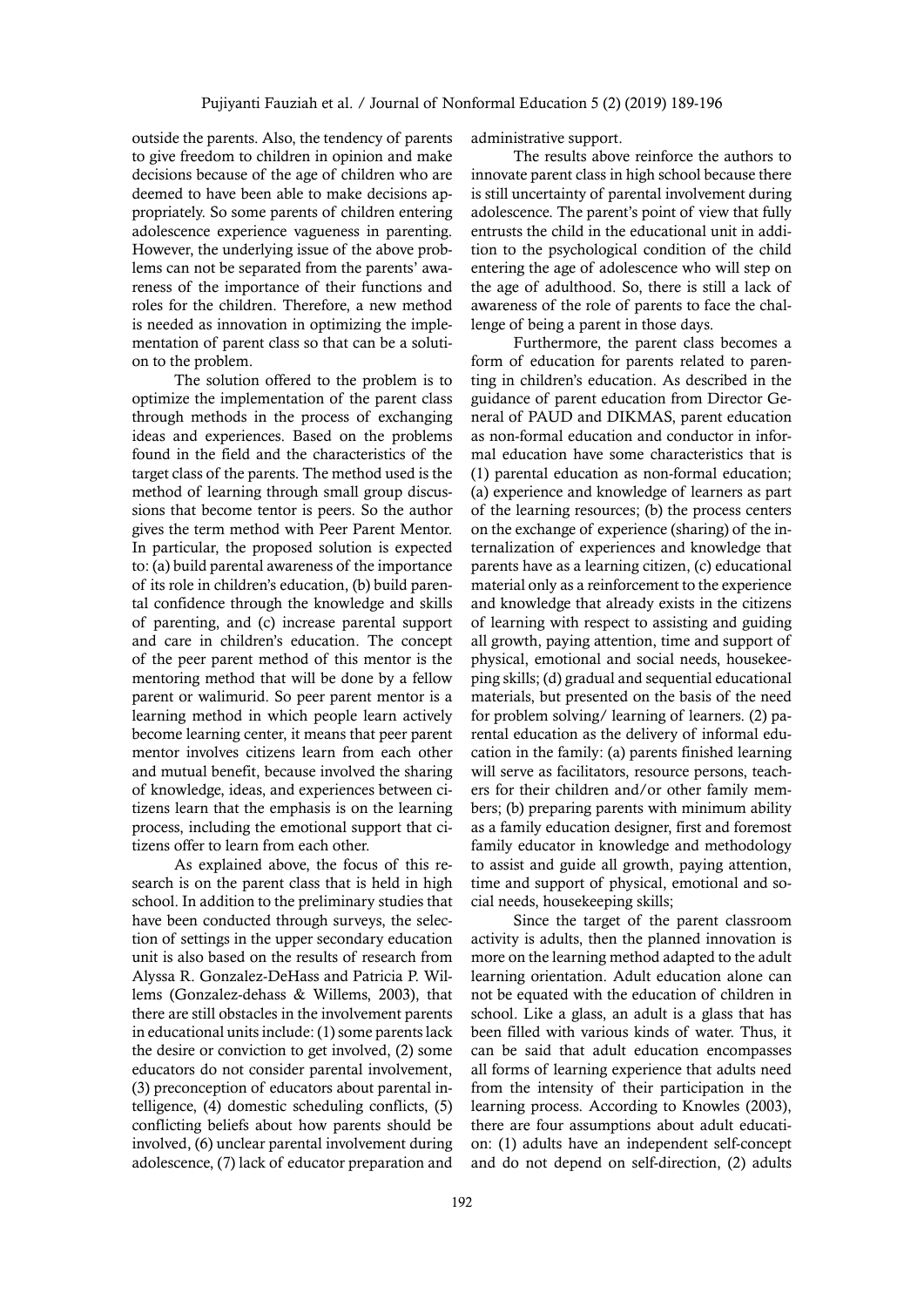accumulate an ever-expanding experience, which becomes a rich resource in learning circumstances, (3) adults want to learn about the issues they are dealing with and are considered relevant, (4) the adult orientation is problem-centered and less likely to be subject-centered.

Concerning learning activities, the selection of learning approaches becomes important. Because the selection of learning approaches can present the appropriate learning materials and following the learning program. A learning approach is said to be effective and efficient if the strategy used can achieve goals with a shorter time than other approaches. One form of learning strategy that is described from the method that will be used.

Based on the problems found in the field, the theory reinforces and the characteristics of the targeted activities. Then the method used is the method of learning through small group discussions that become tentor is peers. So, the author gives the term method with Peer Parent Mentor. Because that will be the tentor in the mentoring method of parent or walimurid own. So peer parent mentor is a learning method in which people learn actively become learning center, it means that peer parent mentor involves citizens learn from each other and mutual benefit, because involved the sharing of knowledge, ideas, and experiences between citizens learn that the emphasis is on the learning process, including the emotional support that citizens offer to learn from each other.

Understanding mentoring in mentoring guidelines, Mentoring is essentially about helping people to develop more effectively. It means that mentoring is a process to help people develop more effectively. So, mentoring becomes a relationship designed to build trust and support the mentee. The relationship is often referred to as mentorship. According to Ali and Panther (2008) suggests mentorship is a relationship between two or more people who provide opportunities for discussion that produces reflections, performs activities and assignments for both based on support, criticism, openness, and trust, respect and willingness to learn and share.

Besides, according to Merriam (in Dubois), in mentoring there is an interaction between an older person who acts as a mentor with a younger person who acts as a mentee and in it there is a strong emotional relationship and leads to mutual trust, affection and exchange of experience. If associated with mentoring Islam, then mentoring Islam is one means of Tarbiyah Islamiyah (Islamic coaching) in which there is a learning process (Ruswandi, 2007). From the above description it can be concluded mentoring is a process of interaction between an older person who serves as a mentor with a younger person who serves as a mentee who does not have a blood relationship in which there is a process of coaching and guidance so as to have a strong emotional relationship based on the basic trust, respect, and love.

A peer mentor is a relationship with individuals in the same class, organization, and job series. The aim of peer mentoring is to support peers in their professional development and growth, to facilitate mutual learning and to build a sense of community ownership. Peer mentoring is not hierarchical, prescriptive, judgmental or evaluative. In connection with this innovation plan, the peer mentor in question is having the same role in the education unit that is as the parent/guardian of the students.

Implementation of the method through several stages from planning, implementation to evaluation. The brief description of the stages is as below:

# 1. Planning

# *a. Socialization*

The first stage in the planning of activities is to socialize both the socialization to the supporters related to the implementation of activities, partners or the target of parent class activities. The socialization stage can be carried out simultaneously with the meeting agenda with the guardian or the regular meeting of the parent's community of the guardians that have been formed. This socialization stage aims to provide an understanding of innovation or it can be said as the development of the implementation of parent class activities.

This activity carried out to determine the response of the program targets of the innovation plan. So that innovative design can be more refined based on input and criticism from the target program. It also can find out whether the planned innovation has answered the needs of the program goals. In a partnership model, the parent class is performed twice in a semester. So that the implementation of socialization carried out long before the implementation of parent class in the educational unit.

### b. Selection

The selection stage is an effort made to get the human resources following the needs. In this case, the selection process is done to screen the parents who will be mentors in the implementation of the parent class. such as the purpose of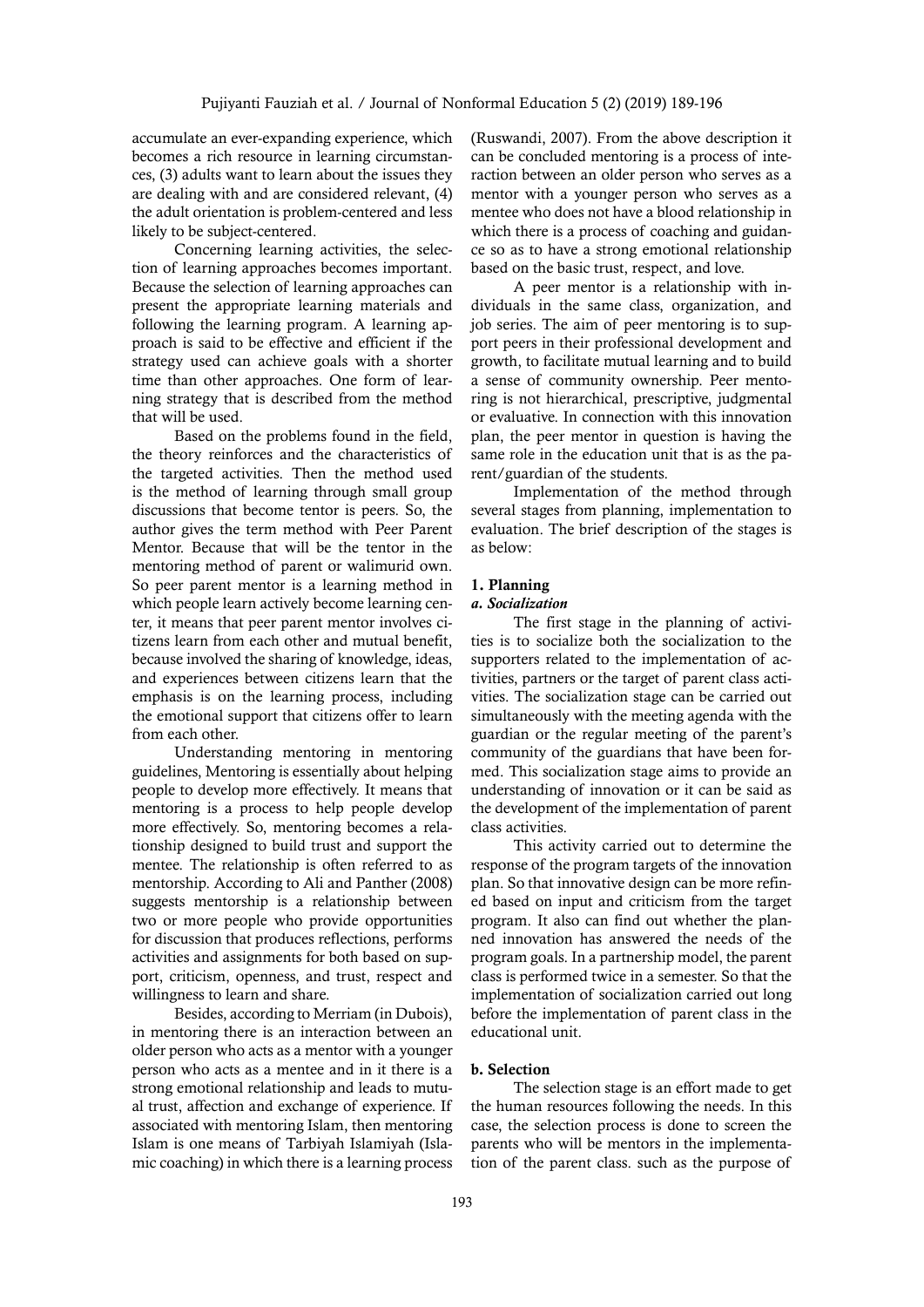the method to be applied is peer parent mentor. So that will be the mentor in the parent class is the parent of the student. To be able to see how the sincerity and skills of ord mentor candidates, this stage of selection is through interviews and focus group discussion (FGD). Selection organizers are the schools with the help of institutions that partner especially the directorate of bindikel that issued related policies.

The skills that need to be owned by prospective mentors related to the class of parents in addition to having commitments are as follows: (1) experience, prospective mentors should certainly have a lot of experience related to family care. the experience can be seen from the age and number of children in upbringing to date. It also saw how its role in society. (2) can be trusted, absolute, because it is impossible to talk about our many things to people who can not be trusted, what will happen is not a problem solving just the opposite. (3) have extensive knowledge, the need for mentors who can provide opinions, ideas, and solutions as well in one package. Mentors should have extensive knowledge and even other knowledge outside of the field as this will also trigger the emergence of fresh ideas, creativity and automatically improve the knowledge of program targets. (4) having a high spirit (self-motivated), the spirit is very important and contagious like a virus. If the mentor has a high spirit will automatically arouse the spirit. The characteristics of such mentors are that if we look at their daily lives it always seems to be smiling and no problem. (5) have a positive mental attitude, positive thinkers are important that will generate a positive attitude, that is a positive mental attitude. So, Mentor absolutely must have a positive mental attitude so that he can see/ clear (crystal clear), and objective to the activity. People who have this attitude are always optimistic that things will get better, can see a solution in every problem. (6) have an empathy attitude, empathy is more about our understanding of the problems faced by others and trying to provide a solution to the solution/ solution and not make a problem faced as a challenge rather than an obstacle. (7) Problem Solver, a mentor is required to be able to decide on a suggested solution to us. The mentor should not have a hesitant attitude, he must be firm in decision-making, and this will help us greatly.

#### *c. Training*

After getting mentors for parent class activities through interviews and FGDs, then a mentor training is conducted for parent class activities. This training activity aims to provide additional insight to mentors in conducting parent class activities. The stock is data in the form of materials, materials delivery techniques, discussion techniques, special techniques in changing parent mindset, fostering the atmosphere of learning and others.

#### 2. Implementation *The initial meeting*

After conducting training aimed at providing additional insight into the mentoring method, mentors are incorporated into small groups of parent classes. the group is a maximum of 10 people with a mentor. The concept of self-mentoring is the process of learning in small groups. Preliminary meeting activities ranging from introductions to making the rules and materials are mutually agreed upon.

#### *Session mentoring*

The stages in the mentoring session include:

(1) Purpose: ask the mentee to focus on the future and on what they want to achieve as a parent concerning the subject matter to be discussed. (2) Reality: ask questions to help mentees set their goals now. (3) Choice: help the mentee to identify what different options are open to them and ask questions to help them explore the reality of each option. Share your own experience if the mentee is struggling to identify the options. (4) Desire, encourage the mentee to design the action plan they have set and encourage them to set specific, measurable, achievable and realistic objectives for the mentee in their current position and have clear time limits.

The stages in the mentoring session are illustrated as shown below:



Figure 1. The process of adopting mentoring from Human Resources, Organizational Devel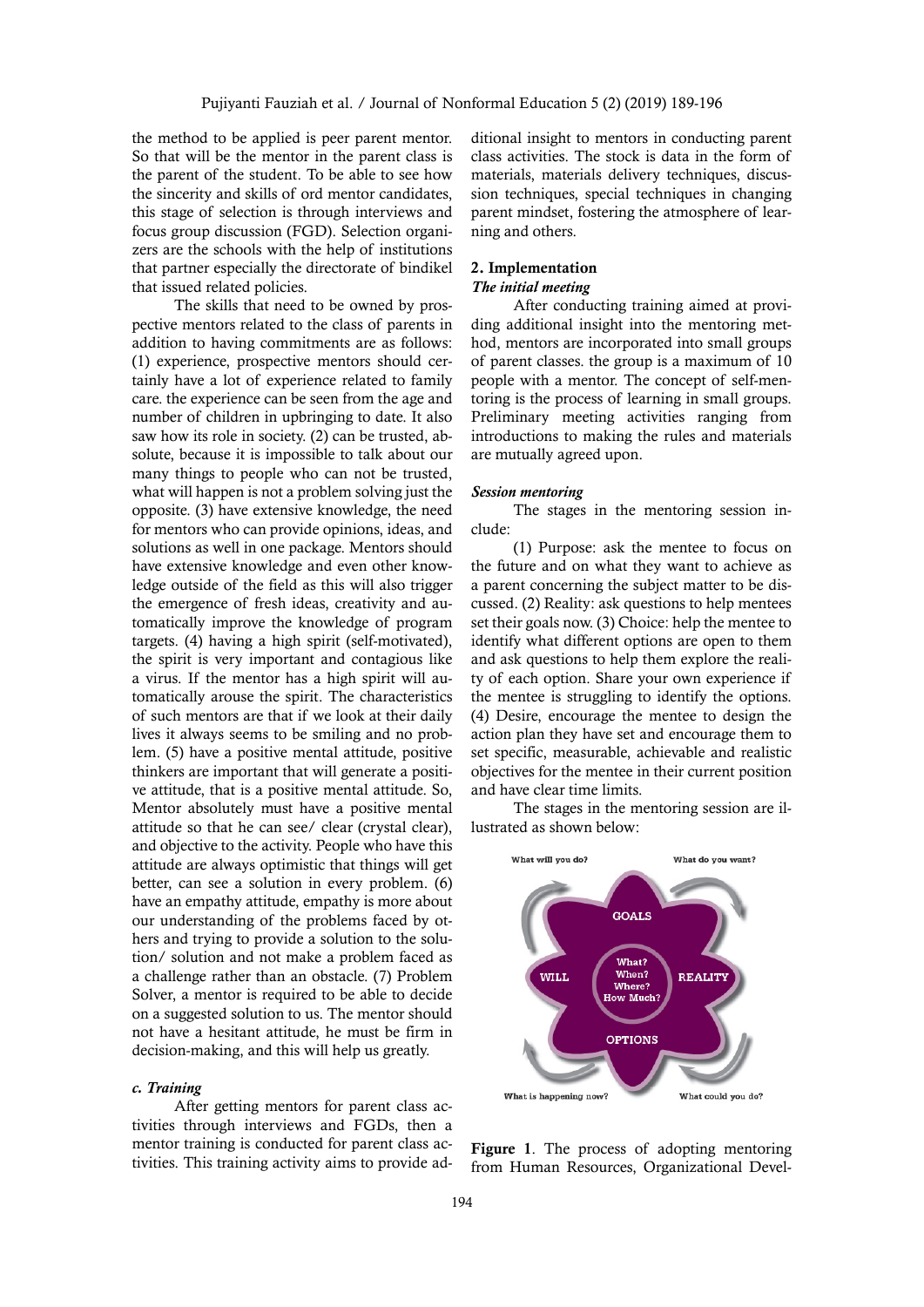opment Training, and Diversity of Manchester Metropolitan University

## 3. Evaluation

Evaluation should be done throughout the activity. Evaluations should be made for mentors, mentees (targeted activities) and supervisors. Evaluating experiences for mentors and mentees is an important step in ensuring a successful program. Evaluations can help with mentoring activities by capturing relevant information such as interaction, activity, and level of satisfaction. It is also important for the supervisor to evaluate the program from their point of view. Supervisors may provide feedback on peer parent methods of mentors. Supervisors can also make valuable recommendations for improving the program.

The evaluation process is performed at least twice throughout the program or the agency can conduct an annual evaluation of the program/participant outcome. One evaluation should be done at the midpoint and the other at the end of the program. Evaluation can use some techniques such as interviews, focus group discussions, surveys, observation, and questionnaires. Here are some examples of questions used in the evaluation: (a) what is the purpose of following the activity? (b) how many times does it come in parent class activities? (c) what are the obstacles that prevent you from reaching your goals? (d) how suitable are your mentors/ resident learners (the scale of possible responses - Good, Good, Bad, and Unsure)? (e) how supportive of your partner (scale of responses possible: Very Supportive, Somewhat Supportive, Unsupportive, and Uncertain)? (f) what have you learned so far from the parent class? (g) Is there a part of the parent class activity you want to improve (Yes / No)? If so, what part?

In addition to program evaluation, mentors can provide a written report to their study residents about their thoughts on the program, achievements as a couple, and recommendations for future interactions. Study residents can also provide similar reports to their mentors.

To be implemented optimally of course also can not be separated from a braided partnership. The partnership is built to strengthen and supervise the implementation of this method. The braided partnership in this implementation among them namely: (1) Directorate of Family Education Development of new units under ministries of education and culture dealing with family and parent education. Based on the approval of the Ministry of State Apparatus Empowerment and Bureaucracy Reform which is then established through the Regulation of the Minister of Education and Culture No. 11 of 2015 on the Organization and Working Procedures of the Ministry of Education and Culture explains that the Directorate of Family Education Education is under the Directorate General of Early Childhood Education and Community Education Kemendikbud. The new Directorate will have four sub-directorates, namely the Sub Directorate of Education for Parents, Sub-Directorate of Children and Youth Education, Sub Directorate of Program and Evaluation, and Sub-Directorate of Partnership; (2) The Indonesian Child Protection Commission, abbreviated as KPAI, is an independent Indonesian institution established based on Law Number 23 the Year 2002 on Child Protection to improve the effectiveness of the implementation of child protection; (3) The Ministry of Women Empowerment and Child Protection is a ministry within the Government of Indonesia in charge of women's empowerment and child protection; (4) The National Population and Family Planning Agency (formerly the National Family Planning Coordinating Board), abbreviated as BKKBN, is a non-ministerial government agency in Indonesia that is responsible for carrying out governmental duties in the field of family planning and prosperous families.

# **CONCLUSION**

Innovation is based on a preliminary study of a partnership model in an educational unit that focuses on the parent class in the upper secondary education unit. A preliminary study was conducted through a survey method. The results of the preliminary study provide an understanding that there are still some issues that matter in the implementation of parent classes in high school. Among them is providing an understanding that the influence of social media is growing every time become one of the factors that reduce the interaction of parents and children. On the other hand, parents will be faced with situations of parenting that can be defeated by the child's ego. Besides, the tendency of parents to give freedom to children in opinion and make decisions because of the age of children who are deemed to have been able to make decisions appropriately. So some parents of children entering adolescence experience vagueness in parenting. But the underlying issue of the problems above is the awareness of parents of the importance of their functions and roles for children.

The solution offered to the problem is to optimize the implementation of the parent class